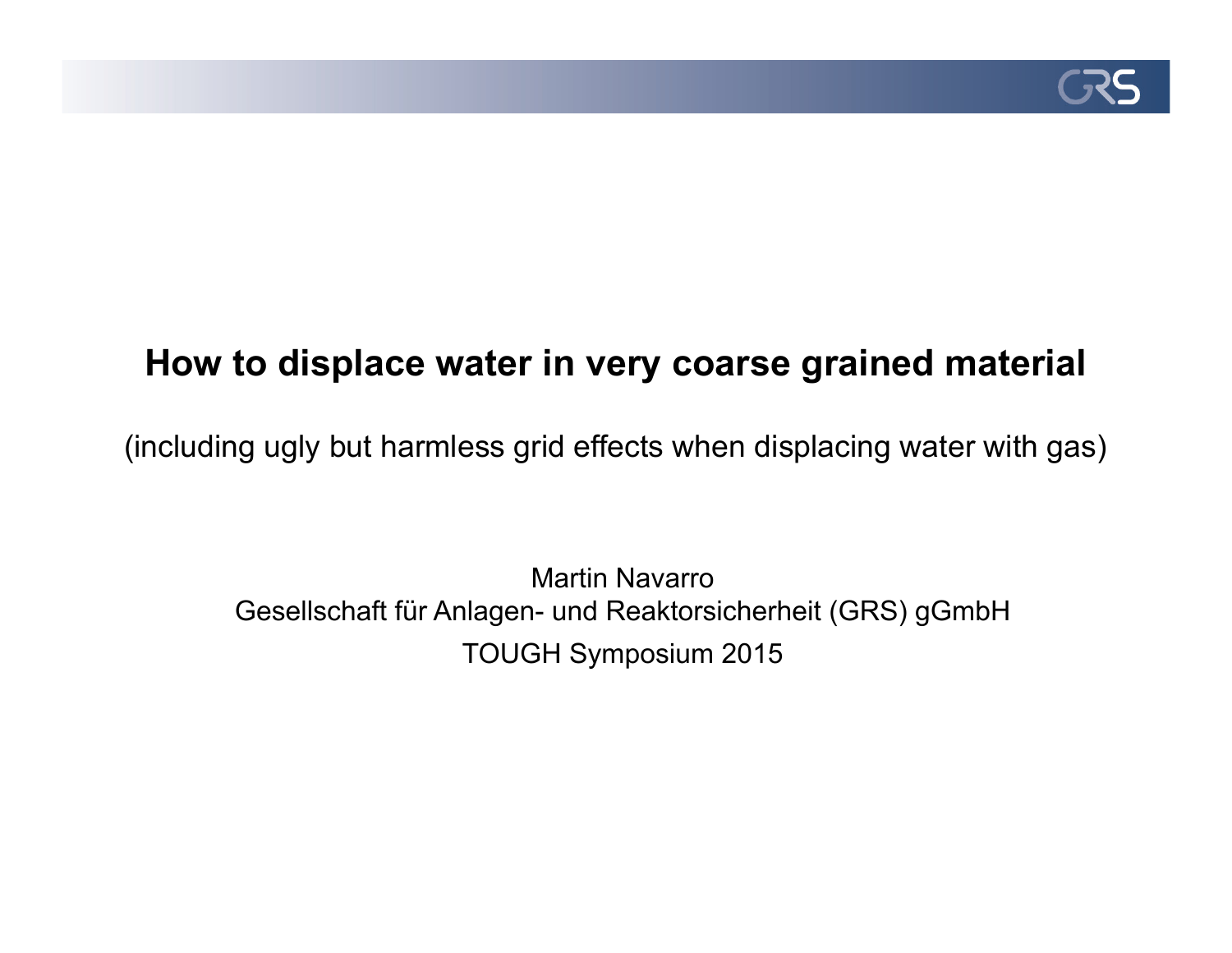

## **Setting**

Repository cavern filled with coarse grained material (no capillary pressures)



*Note: applies also to cavities* 

After brine has flown into the cavern brine is expelled by gas production and salt creep

Horizontal'water table expected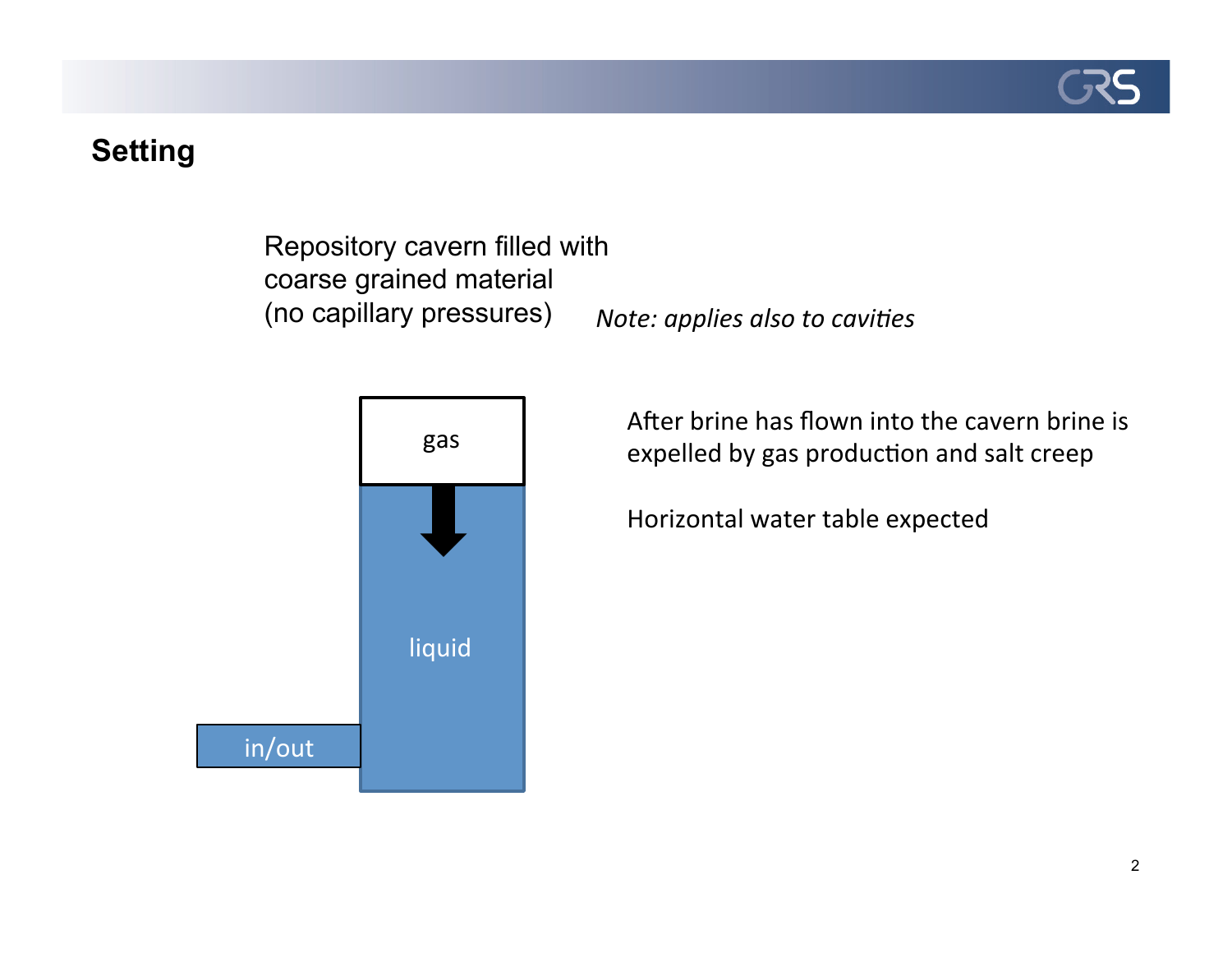

## **Simple representation of this problem**

(no gravity, constant pressure boundary conditions)

![](_page_2_Figure_3.jpeg)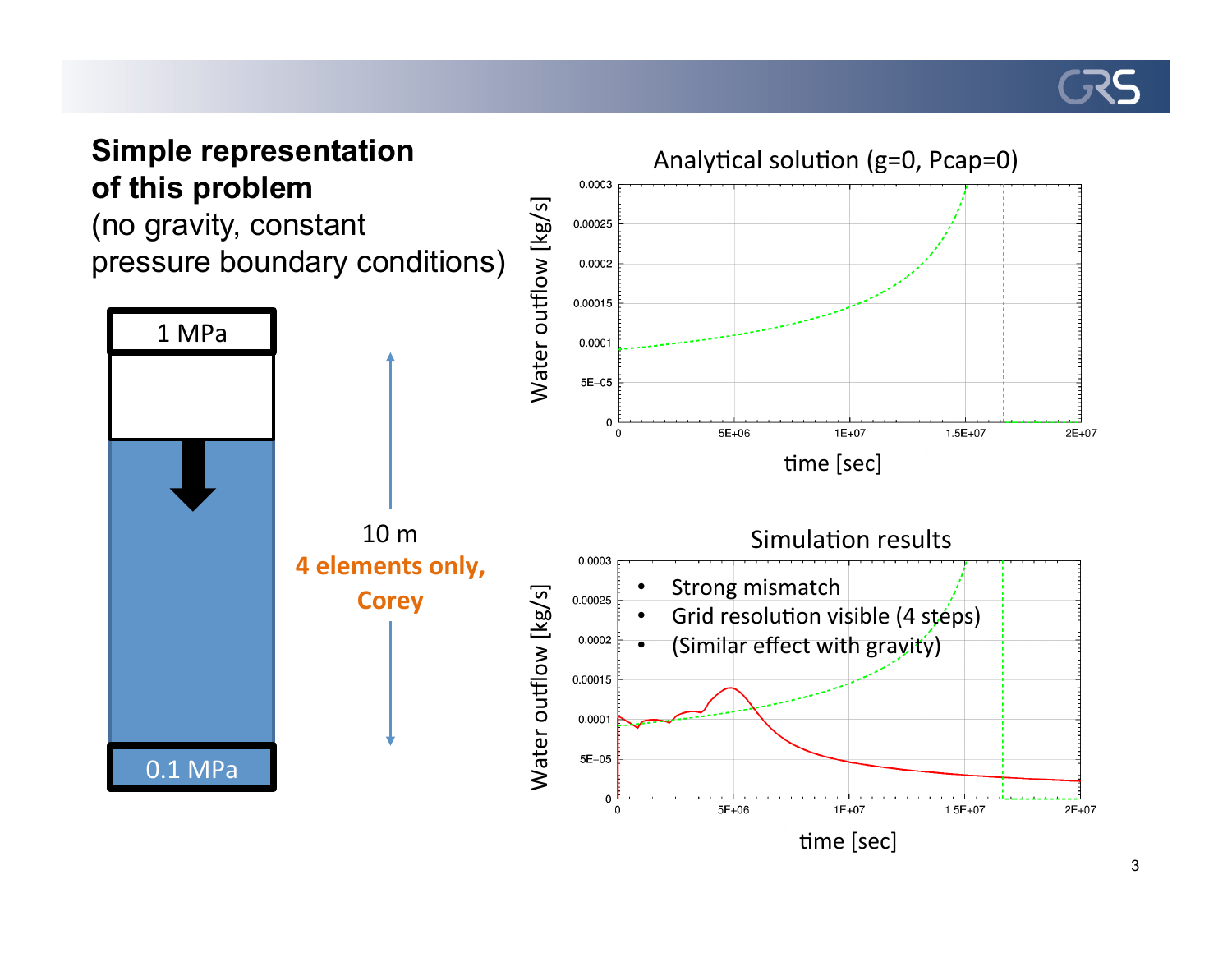## **What might cause the steps?**

![](_page_3_Picture_1.jpeg)

### **Gas breakthrough phase Flushing phase**

![](_page_3_Figure_3.jpeg)

Mobile gas phase carries pressure signal to node

- $\rightarrow$  Pressure gradient too large
- **→ Water outflow too large**

![](_page_3_Figure_8.jpeg)

#### discrete model

| $k\ell$ rl $\ll$ 1 |           |  |
|--------------------|-----------|--|
|                    | $0.9$ MPa |  |
|                    |           |  |

Pressure gradient too small Relative liquid permeability too small  $\rightarrow$  Water outflow too small

![](_page_3_Figure_12.jpeg)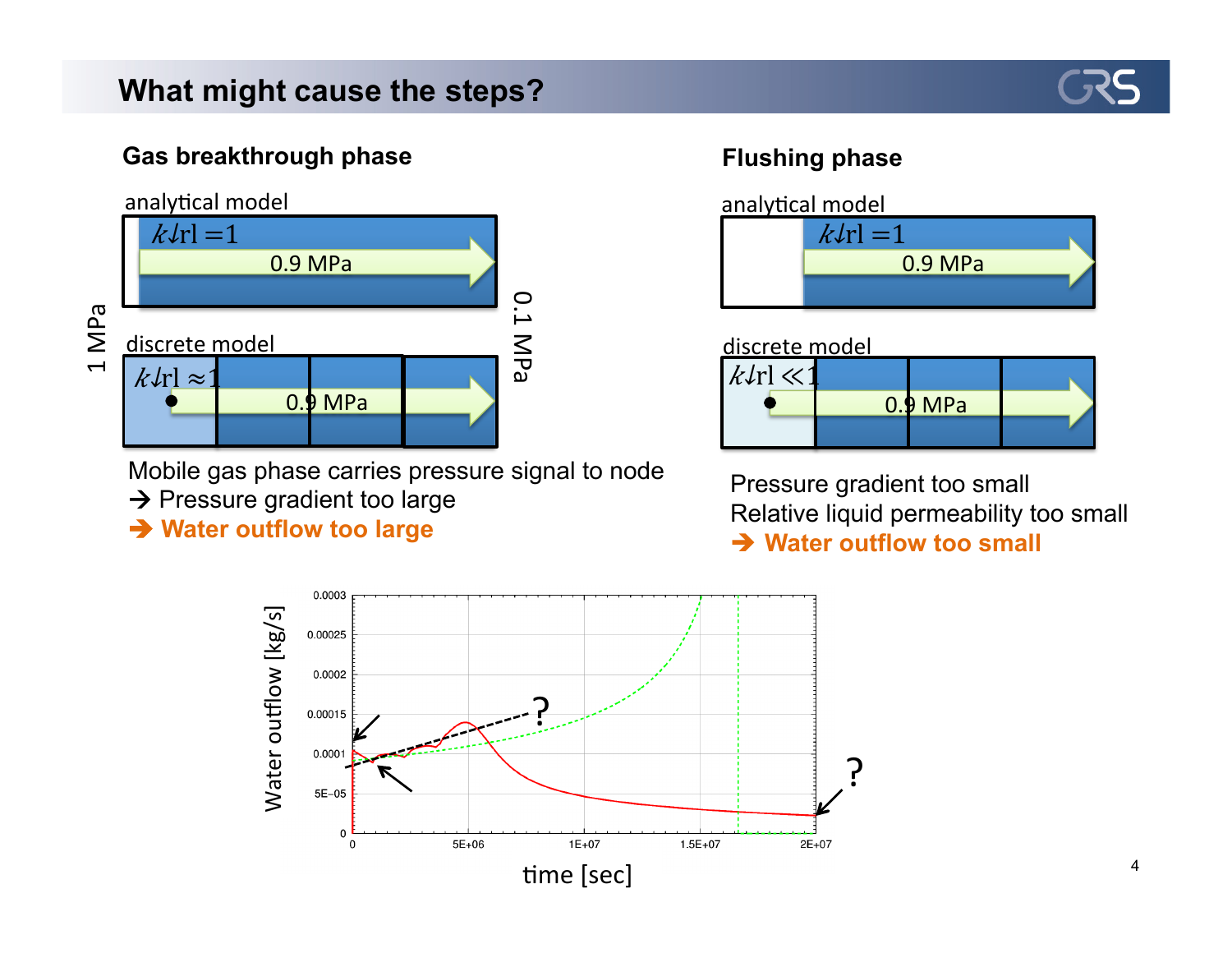![](_page_4_Picture_0.jpeg)

#### analytical model

![](_page_4_Figure_2.jpeg)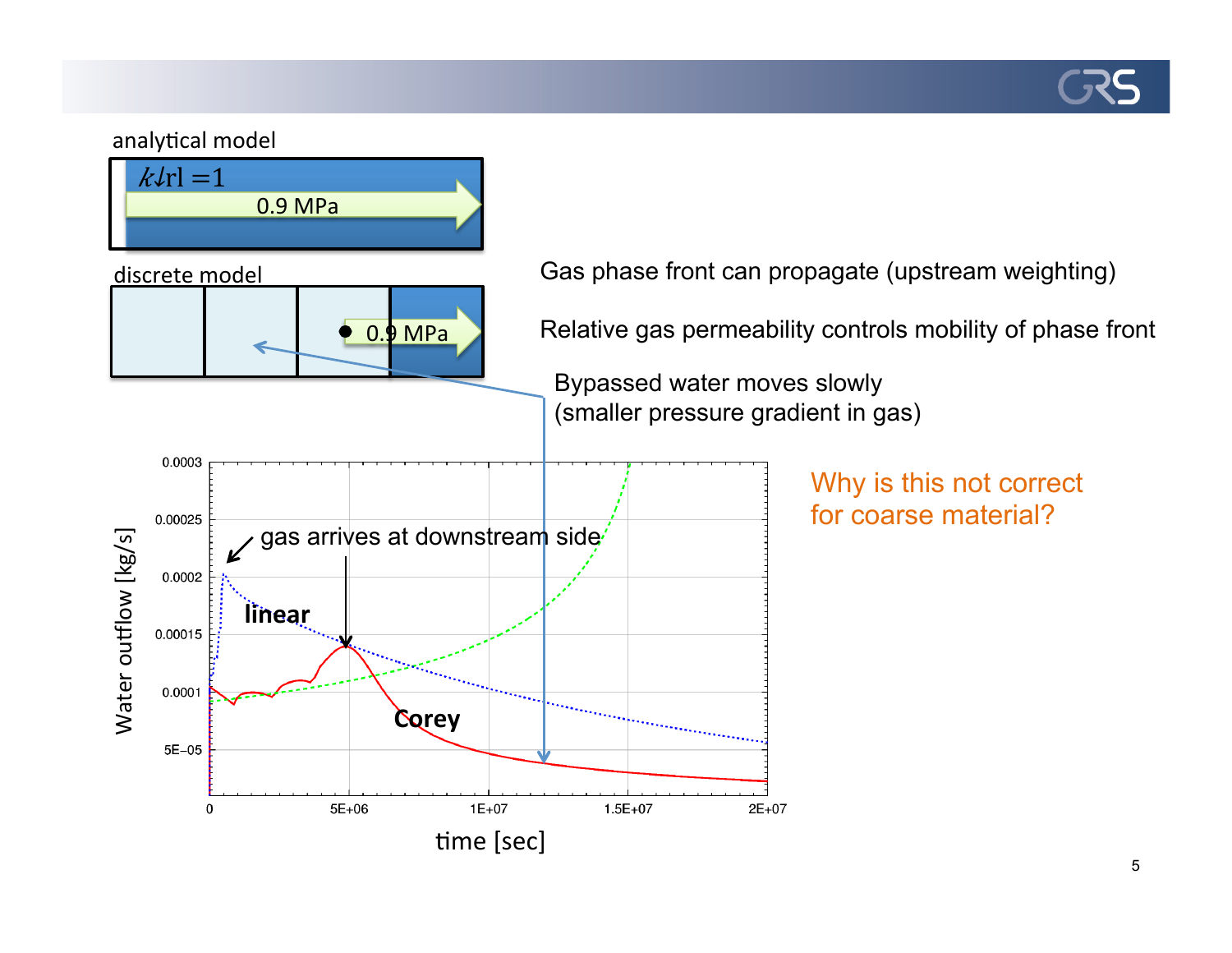![](_page_5_Picture_0.jpeg)

## **Microscopic interpretation of standard**  $k_r$  **functions**

![](_page_5_Figure_2.jpeg)

Standard relative permeability functions allow gas flow from second to third element. What could be an appropriate interpretation on the micro-scale?

![](_page_5_Figure_4.jpeg)

#### **stable phase interface**

(no gas flow from element 2 to element 3)

- **-** porosity 1 (cavern, tube, vessel, ...)
- **very coarse grained material** (no capillary pressures)
- $\blacksquare$  ~ uniform pore size

![](_page_5_Figure_10.jpeg)

## **instable phase interface**

- **E** broad pore size spectrum (water displaced from large pores)
- **EXECUTE:** material inhomogenities
- **EXECOUS fingering**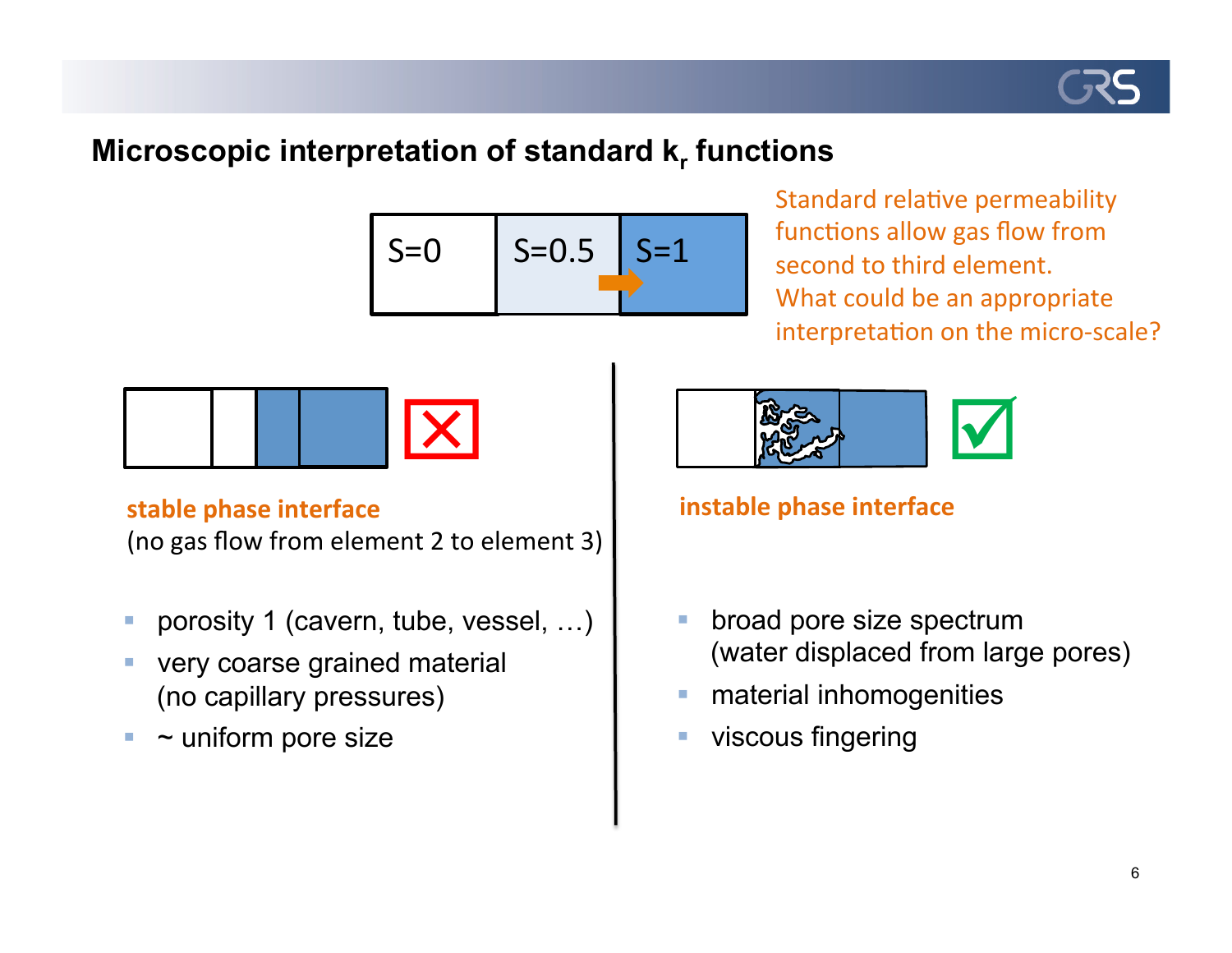![](_page_6_Picture_0.jpeg)

**Heterogeneous linear relative permeability functions for a stable horizontal water table** (use only if gas is located above the water!)

**Vertical:**

![](_page_6_Figure_3.jpeg)

**Horizontal:**  $k\ell r = S$  and  $k\ell rg = 1-S$  to describe horizontal flow cross section

![](_page_6_Picture_5.jpeg)